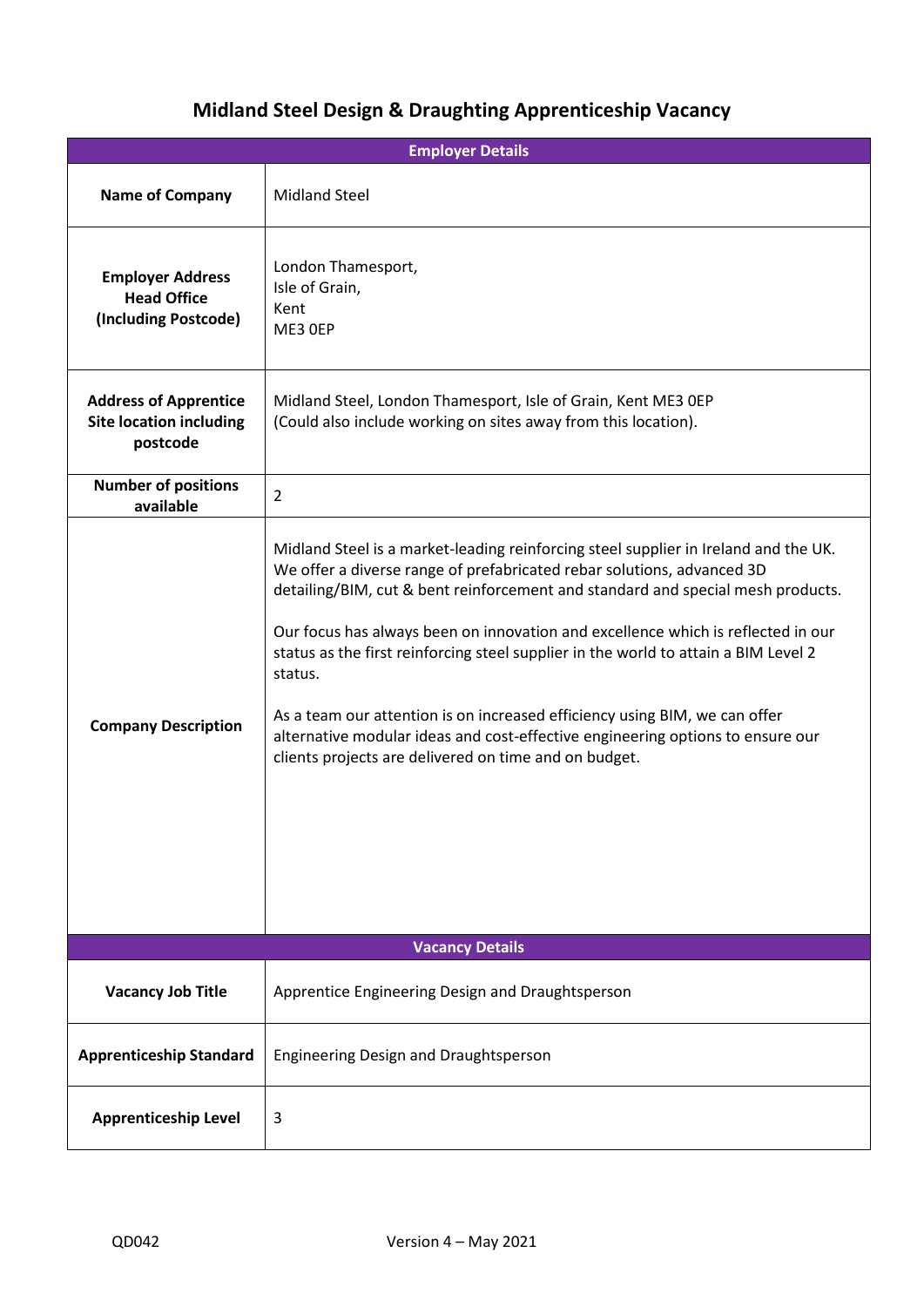| <b>Short Description of</b><br>vacancy | This is an excellent opportunity to work for a market-leading reinforcing steel<br>supplier in design and draughting. If you are reliable, organised, keen to learn, have<br>a good eye for detail and have good communication skills then this role is for you.                                                                                                                                                                                                                                                                                   |  |  |  |  |
|----------------------------------------|----------------------------------------------------------------------------------------------------------------------------------------------------------------------------------------------------------------------------------------------------------------------------------------------------------------------------------------------------------------------------------------------------------------------------------------------------------------------------------------------------------------------------------------------------|--|--|--|--|
|                                        | What will the apprentice be doing?                                                                                                                                                                                                                                                                                                                                                                                                                                                                                                                 |  |  |  |  |
|                                        | Working as part of a design and draughting team under the guidance and<br>supervision of an experienced colleague based in the site offices.                                                                                                                                                                                                                                                                                                                                                                                                       |  |  |  |  |
|                                        | Duties will include:                                                                                                                                                                                                                                                                                                                                                                                                                                                                                                                               |  |  |  |  |
| <b>Full Description</b>                | Producing drawings and models for reinforcing steel projects<br>Interpret contract information, drawings (including 2D/3D digital and paper-<br>based) and specifications in order to produce final models and drawings for<br>manufacture.                                                                                                                                                                                                                                                                                                        |  |  |  |  |
|                                        | What training will the apprentice take and what qualification will the apprentice<br>get at the end?                                                                                                                                                                                                                                                                                                                                                                                                                                               |  |  |  |  |
|                                        | The qualification you will gain is: Engineering Design and Draughtsperson Level 3                                                                                                                                                                                                                                                                                                                                                                                                                                                                  |  |  |  |  |
|                                        | You will learn how to:                                                                                                                                                                                                                                                                                                                                                                                                                                                                                                                             |  |  |  |  |
|                                        | Be Safe<br>Read, interpret and comply with information from BIM Models, drawings<br>and specifications.<br>Use specialist software to produce drawings and models.<br>Verify information and completed work in terms of quality, buildability,<br>weight and structural support.<br>Work with other colleagues and steel fixers to devise solutions to steel fixing<br>challenges.<br>Communicate design information to internal and external parties.<br>Work as part of a team as well as developing own skills in undertaking solo<br>projects. |  |  |  |  |
|                                        | How will it be delivered:                                                                                                                                                                                                                                                                                                                                                                                                                                                                                                                          |  |  |  |  |
|                                        | Delivered at our Kent Training Centre as block release & in the workplace<br>٠<br>Access to interactive VLE<br>Achievement of a Level 3 BTEC in Construction and the Built Environment<br>$\bullet$<br>(this is delivered remotely but there will be a requirement to attend the T3<br>training centre in Barnsley to sit exams and undertake specialist training.)                                                                                                                                                                                |  |  |  |  |
|                                        | Apprentices must show commitment to the following:                                                                                                                                                                                                                                                                                                                                                                                                                                                                                                 |  |  |  |  |
|                                        | To achieve apprenticeship standard within the specified time frame<br>٠<br>Attend the apprenticeship induction programme<br>$\bullet$<br>Attend all of the training sessions for the programme whenever<br>necessary                                                                                                                                                                                                                                                                                                                               |  |  |  |  |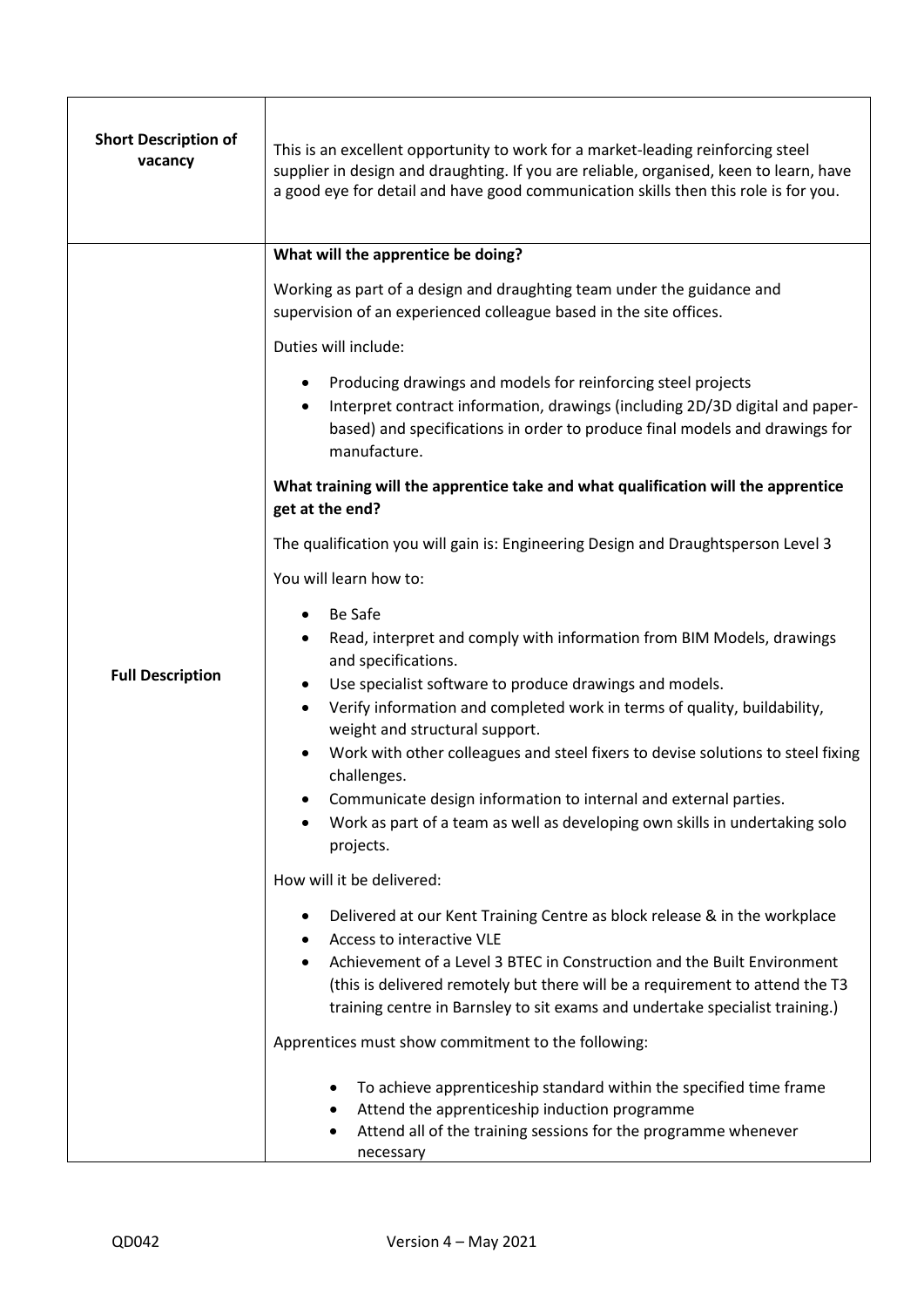| <b>Hourly Wage</b><br>(please tick)                                              | <b>Employer</b><br>/Custom<br><b>Wage Please</b><br>state:                                                                                                                                                                                                                                                                                                                                                                                               | X<br>Based on age<br>& personal<br>circumstances<br>(discussed at<br>Interview) | <b>National Min</b><br>rate           | <b>National</b><br>Apprenticeship<br>Rate                    |  |  |  |
|----------------------------------------------------------------------------------|----------------------------------------------------------------------------------------------------------------------------------------------------------------------------------------------------------------------------------------------------------------------------------------------------------------------------------------------------------------------------------------------------------------------------------------------------------|---------------------------------------------------------------------------------|---------------------------------------|--------------------------------------------------------------|--|--|--|
| <b>Working week &amp; times</b><br>(i.e Monday - Friday 8:30am -<br>5pm))        | Monday - Friday 8:00am - 5:00pm                                                                                                                                                                                                                                                                                                                                                                                                                          |                                                                                 |                                       |                                                              |  |  |  |
| <b>Employer Engagement</b><br><b>Co-ordinators Name</b><br><b>Hours Per week</b> | These to include college hours: 40 hrs                                                                                                                                                                                                                                                                                                                                                                                                                   |                                                                                 |                                       |                                                              |  |  |  |
|                                                                                  | Apprenticeship start throughout the year and are open to any age of candidate.<br>It is important that qualifications are listed on your application no matter<br>what the grade, as your application is sifted and sent to the employer based<br>on meeting the Employers Vacancy Criteria.<br>Please log into NAS (National Apprenticeship Service) on a regular basis and<br>look at the "Read Feedback" section against each individual application. |                                                                                 |                                       |                                                              |  |  |  |
|                                                                                  | training@t3-uk.com<br>Please ensure travel to this employer's location is realistic and something you could<br>commit to.                                                                                                                                                                                                                                                                                                                                |                                                                                 |                                       |                                                              |  |  |  |
|                                                                                  | Photographic proof of ID<br><b>Qualification certificates</b><br>National Insurance Number<br><b>Updated CV</b><br>٠<br>Please send your updated CV before the vacancy closing date to:                                                                                                                                                                                                                                                                  |                                                                                 |                                       |                                                              |  |  |  |
|                                                                                  | employer.<br>Please note that certificates showing acquired qualifications are required as part of<br>your application, please bring with you the following information to your approval<br>meeting at college:                                                                                                                                                                                                                                          |                                                                                 |                                       |                                                              |  |  |  |
|                                                                                  | Any other duties as deemed appropriate by senior staff.<br>Please provide a mobile telephone number on your application, if successful, an<br>invitation via text message will be sent to you, to attend an approval session for the<br>apprenticeship programme.<br>It is essential you attend this interview to process in full your application to the                                                                                                |                                                                                 |                                       |                                                              |  |  |  |
|                                                                                  | $\bullet$                                                                                                                                                                                                                                                                                                                                                                                                                                                |                                                                                 | apprenticeship programme as requested | Undertake any other required development work as part of the |  |  |  |